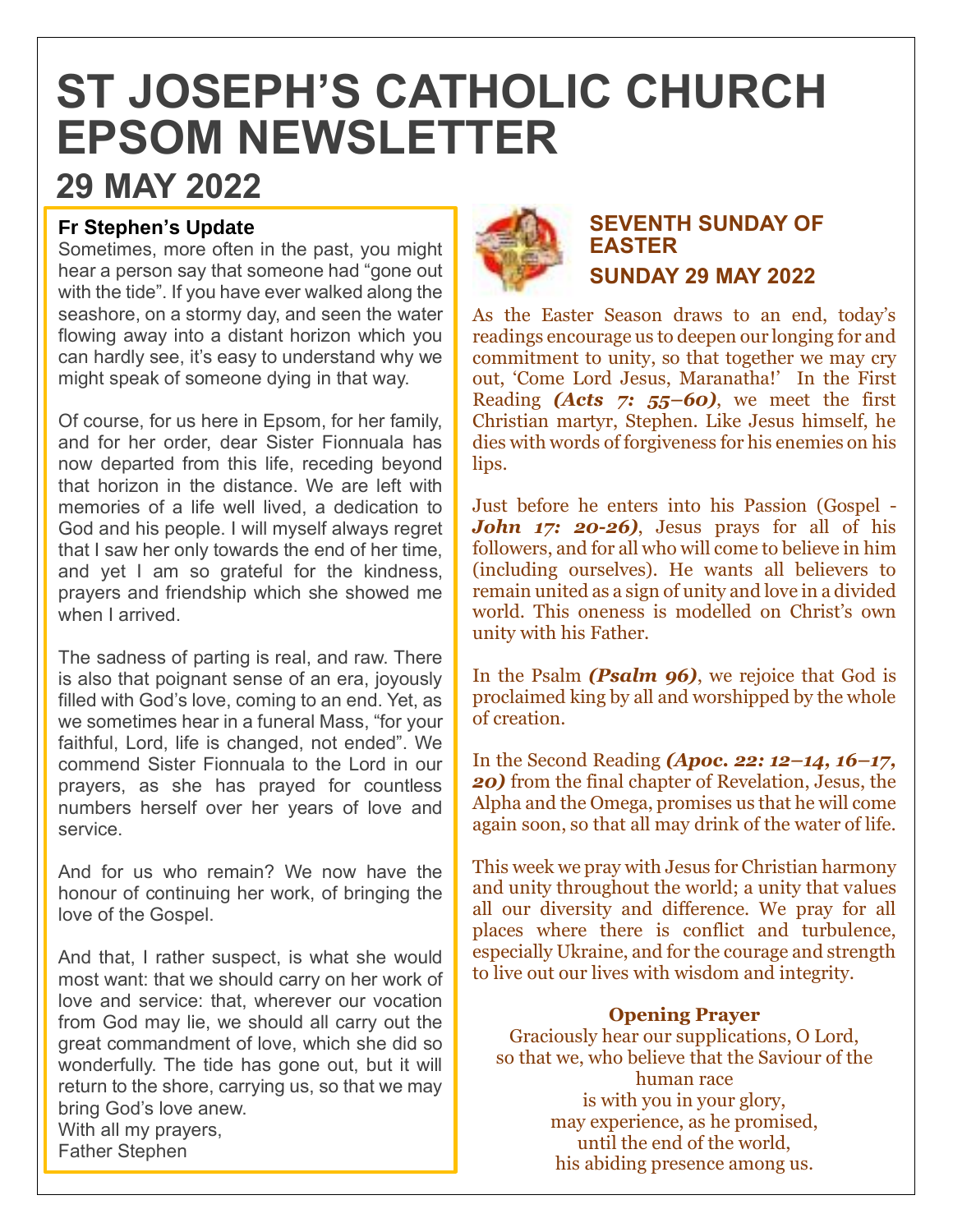| <b>DATE</b> | <b>MASS INTENTION</b>                                                                                                                                                                                                                                                                                                                                                                                                                                                                                                                                       | <b>Our Prayers are asked for all</b><br>those who are ill:<br><b>Frances Walsh, Merlyn Soares, Ann</b><br>Schifano, Peter Galipeau, Emma Lee,<br>Ian Watts, Steve Lee, Melitona<br>Leander, Vanessa Tuff, Susan<br><b>McCrory, Francis McCrory, Anita</b><br>Hully, Joseph Poku, Angela Brett,<br><b>Bob and Maria Adams, Kay Pledge,</b>                                                                                                                                                                                                           |
|-------------|-------------------------------------------------------------------------------------------------------------------------------------------------------------------------------------------------------------------------------------------------------------------------------------------------------------------------------------------------------------------------------------------------------------------------------------------------------------------------------------------------------------------------------------------------------------|-----------------------------------------------------------------------------------------------------------------------------------------------------------------------------------------------------------------------------------------------------------------------------------------------------------------------------------------------------------------------------------------------------------------------------------------------------------------------------------------------------------------------------------------------------|
| Sat 28 May  | Sabrina, Dave and Aran - In<br>5.30pm<br>Thanksgiving                                                                                                                                                                                                                                                                                                                                                                                                                                                                                                       |                                                                                                                                                                                                                                                                                                                                                                                                                                                                                                                                                     |
| Sun 29 May  | <b>Seventh Sunday of Easter</b>                                                                                                                                                                                                                                                                                                                                                                                                                                                                                                                             |                                                                                                                                                                                                                                                                                                                                                                                                                                                                                                                                                     |
|             | Achilles Fernando RIP<br>10.30am<br>People of the Parish<br>5.30pm                                                                                                                                                                                                                                                                                                                                                                                                                                                                                          |                                                                                                                                                                                                                                                                                                                                                                                                                                                                                                                                                     |
| Mon 30 May  | 10.00am Maureen Hurley RIP                                                                                                                                                                                                                                                                                                                                                                                                                                                                                                                                  |                                                                                                                                                                                                                                                                                                                                                                                                                                                                                                                                                     |
| Tue 31 May  | <b>Feast of the Visitation of the Blessed</b><br><b>Virgin Mary</b>                                                                                                                                                                                                                                                                                                                                                                                                                                                                                         |                                                                                                                                                                                                                                                                                                                                                                                                                                                                                                                                                     |
|             | 9.30a.m. Requiem Mass for Theresa Ray                                                                                                                                                                                                                                                                                                                                                                                                                                                                                                                       | Jean Child and Debbie Swain.                                                                                                                                                                                                                                                                                                                                                                                                                                                                                                                        |
| Wed 1 June  | Memoria of St Justin, Martyr                                                                                                                                                                                                                                                                                                                                                                                                                                                                                                                                | RECENTLY DECEASED<br>Please pray for the happy repose of the<br>soul of Sr Fionnuala who has recently                                                                                                                                                                                                                                                                                                                                                                                                                                               |
|             | 10.00am John Fulford RIP                                                                                                                                                                                                                                                                                                                                                                                                                                                                                                                                    |                                                                                                                                                                                                                                                                                                                                                                                                                                                                                                                                                     |
| Thur 2 June | 10.00am Holy Souls in Purgatory                                                                                                                                                                                                                                                                                                                                                                                                                                                                                                                             |                                                                                                                                                                                                                                                                                                                                                                                                                                                                                                                                                     |
| Fri 3 June  | Memoria of St Charles Lwanga and<br><b>Companions, Martyrs</b>                                                                                                                                                                                                                                                                                                                                                                                                                                                                                              |                                                                                                                                                                                                                                                                                                                                                                                                                                                                                                                                                     |
|             | Mario Taibi RIP and the Schifano<br>10.00am<br>Family                                                                                                                                                                                                                                                                                                                                                                                                                                                                                                       | passed away. Please also keep her                                                                                                                                                                                                                                                                                                                                                                                                                                                                                                                   |
| Sat 4 June  | Clare Graci's Intention<br>5.30pm                                                                                                                                                                                                                                                                                                                                                                                                                                                                                                                           | family in your prayers.                                                                                                                                                                                                                                                                                                                                                                                                                                                                                                                             |
| Sun 5 June  | <b>Pentecost</b>                                                                                                                                                                                                                                                                                                                                                                                                                                                                                                                                            | <b>SUZIE BECKLES</b>                                                                                                                                                                                                                                                                                                                                                                                                                                                                                                                                |
|             | <b>Private Intention</b><br>10.30am<br>People of the Parish<br>5.30pm                                                                                                                                                                                                                                                                                                                                                                                                                                                                                       | <b>The funeral Mass for Suzie Beckles is</b>                                                                                                                                                                                                                                                                                                                                                                                                                                                                                                        |
|             | <b>GIFT AID STATEMENTS 2021-2022</b><br>Gift Aid Statements for the previous tax year 2021/22 are now<br>ready for collection from the Parish Office.                                                                                                                                                                                                                                                                                                                                                                                                       | on Friday 15 June at 11.00a.m. at The<br><b>Holy Family Church in Sutton, 9 The</b><br>Green, Sutton, SM1 1QT                                                                                                                                                                                                                                                                                                                                                                                                                                       |
|             | <b>A Prayer for Ukraine</b><br><b>Loving God,</b><br>We pray for the people of Ukraine,<br>for all those suffering or afraid,<br>that you will be close to them and protect them.<br>We pray for world leaders,<br>for compassion, strength, and wisdom to guide their choices.<br>We pray for the world<br>that in this moment of crisis,<br>we may reach out in solidarity<br>to our brothers and sisters in need.<br>May we walk in your ways<br>so that peace and justice<br>become a reality for the people of Ukraine<br>and for all the world. Amen. | <b>Part-time Premises Manager, St Joseph's</b><br><b>Church Epsom</b><br>We are looking for a part-time Premises<br>Manager to be responsible for the<br>general maintenance of our beautiful<br>Church and grounds. Salary £10,000<br>per annum for a 15 hour week, flexible<br>hours as required. Needs maintenance<br>experience and "handyman" skills.<br>This role gives the opportunity to<br>support the life of our Parish in a<br>meaningful<br>and<br>hands-on<br>way.<br>Email office @st-josephs-ep-<br>som.org.uk for further details. |

# **St Joseph's Parish Pilgrimage to the Holy Land 3-18 September 2022**

Would you like to come with us to the Holy Land on a 16 pilgrimage? Della Shenton of 5th Gospel Retreats, [www.5thgos](http://www.5thgospelretreats.co.uk/)[pelretreats.co.uk](http://www.5thgospelretreats.co.uk/) is leading St Joseph's Parish Pilgrimage with Fr Ruslan. We will be visiting Petra, Jordan, Bethlehem, Jerusalem and staying beside the Sea of Galilee. There is a 9-day option for those who do not wish to visit Jordan (Petra). Going to the Holy Land with Della is a unique experience. If you are considering going there one day, do not put it off. She is much in demand. Twenty-two parishioners have already booked. However, there are still a few spaces available as the group size can be increased to twenty- eight. A draft itinerary is available; if you wish to know more, please contact Howard and Theresa Park on 01372-722352 or [h.park1@ntlworld.com](mailto:h.park1@ntlworld.com) for further details. Please do not hesitate to contact us.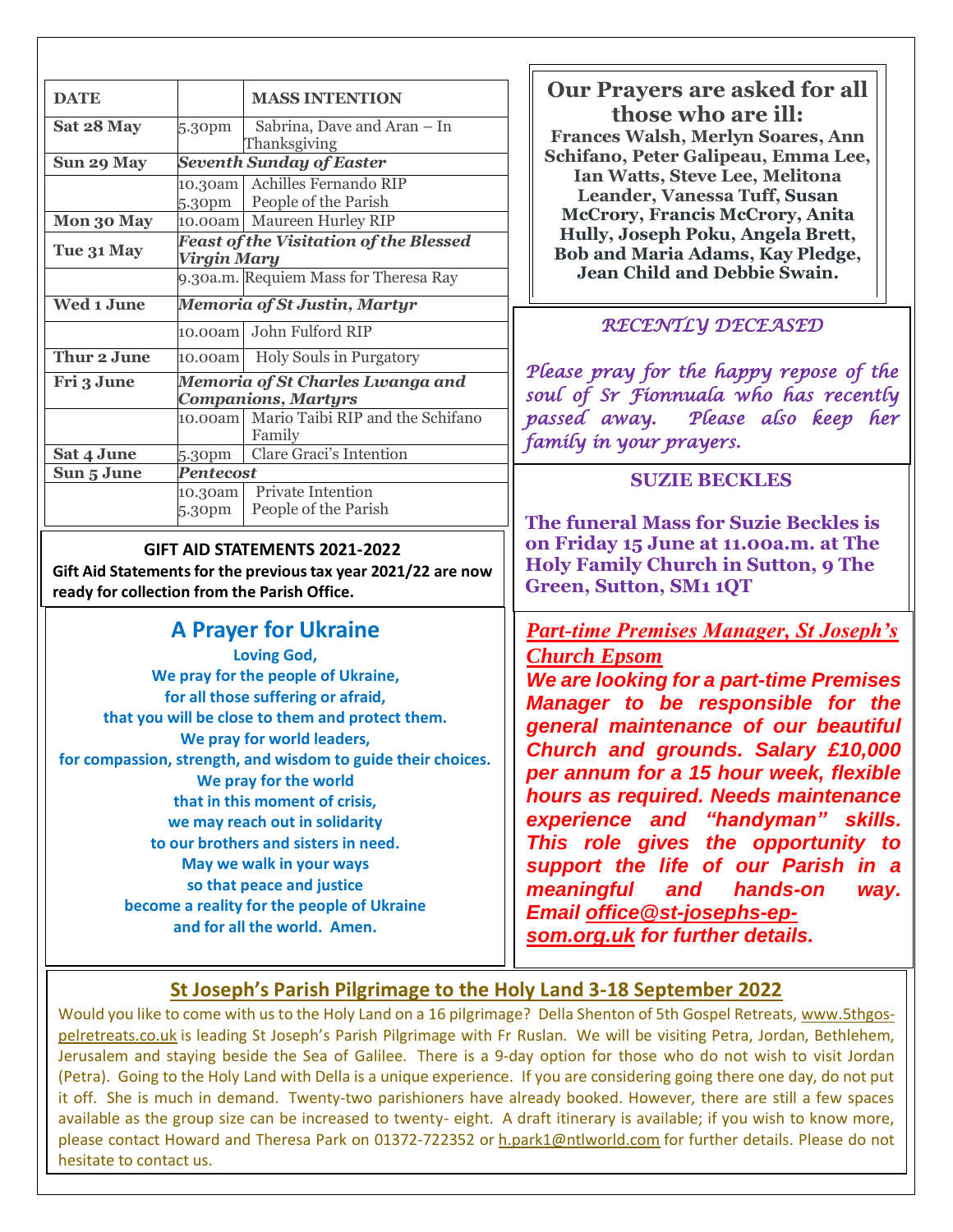## **Parish Finances and Offertory**

#### **CHURCH OFFERTORY**

Ways for you to contribute are as follows:

- **standing order**: this is our preferred method. Please set up your standing order directly with your bank, using the following details - account name: RCD A&B St Joseph's Epsom; sort code: 40-05-20; account number: 71076221; bank reference: your name, along with "GA" if you are a member of our Gift Aid scheme. (If you aren't yet a Gift Aider, please do join the scheme! See below).
- **contactless devices**: these are located in the narthex and in the church (beside the hymn books). Simply choose "Church offertory" from the list on the screen, and please select the option to add gift aid if you are a tax payer. (Note: these devices can also be used for special collections)
- **gift aid envelope scheme**: please place your envelope in the collection buckets
- **loose cash**: please place in the collection buckets
- Thank you for your support.

## **SAVE THE DATE - Sunday 31 July 2022 The 2nd Pat Hall Sponsored Memorial Walks**

A walk primarily to honour the achievement of Fr Simon's father in walking 100 miles of the Camino, aged 84, and 3 other substantial walks prior to that in and after his 80th year, will take place on Sunday 31 July, the longest of 4 options being 12+ miles from Hampton Court to Roehampton Gate of Richmond Park. The shortest walk will be 1+ mile. Afterwards there will be Mass and a buffet supper. The walks will raise money linked to the HCPT Cycle 2023 from Versailles to Lourdes and donations will be greatly appreciated through **[www.justgiving.com/fundraising/justgiving-com](http://www.justgiving.com/fundraising/justgiving-compathallmemorialwalks)[pathallmemorialwalks](http://www.justgiving.com/fundraising/justgiving-compathallmemorialwalks)** , ideally with Gift Aid added. Those interested in walking on 31 July or cycling in Holy Week 2023, please contact John Flood: email [johncaflood@gmail.com](mailto:johncaflood@gmail.com) Mobile 07775 914717. Flyers

with application forms are available in the Narthex.

## **Externally run Diocesan events at Worth Abbey Finding Stillness: 6-9 June. Led by Fr Peter Williams OSB. Cost: £330 per person**

Come away to a quiet place to find stillness and God's presence. Discover in the Benedictine tradition; how stillness and stability can be ways of opening up to God and living life at a deeper level. The retreat will include: teachings in lectio divina, stilling the mind and also an opportunity to have a 1:1 meeting with a monk.

## **Time Out: Individual self-led retreat.**

## **COST: £90 per person, per night. Tuesday 14 - Sunday 19 June (dates flexible - minimum 2 nights)**

A chance for some time away to process, to reflect and to pray. There is no set programme other than daily group Lectio Divina at 9:30am, the usual monastic timetable of divine office and liturgy and the opportunity to meet with a member of the monastic community for reconciliation or a chat. Places are limited so book your place early to avoid disappointment. Concession rate for shared occupancy and bursary assistance available.

**Book your place online at:** [worth.co.uk/re](https://eur02.safelinks.protection.outlook.com/?url=http%3A%2F%2Fwww.worth.co.uk%2Fretreats%2Fbooking-form-for-residential-retreats%2F&data=05%7C01%7Camanda.jones%40abdiocese.org.uk%7Cfa052ed90cc64e5245c408da32866f47%7C2bf5dbc217ef4efca1c9ab2dc4edefd0%7C0%7C0%7C637877850216791122%7CUnknown%7CTWFpbGZsb3d8eyJWIjoiMC4wLjAwMDAiLCJQIjoiV2luMzIiLCJBTiI6Ik1haWwiLCJXVCI6Mn0%3D%7C3000%7C%7C%7C&sdata=V976UyyfoD5iVQNxB483hG%2F%2FUu4Z%2BzNnSle8mjQHG4o%3D&reserved=0)[treats/booking-form-for-residential-retreats/](https://eur02.safelinks.protection.outlook.com/?url=http%3A%2F%2Fwww.worth.co.uk%2Fretreats%2Fbooking-form-for-residential-retreats%2F&data=05%7C01%7Camanda.jones%40abdiocese.org.uk%7Cfa052ed90cc64e5245c408da32866f47%7C2bf5dbc217ef4efca1c9ab2dc4edefd0%7C0%7C0%7C637877850216791122%7CUnknown%7CTWFpbGZsb3d8eyJWIjoiMC4wLjAwMDAiLCJQIjoiV2luMzIiLCJBTiI6Ik1haWwiLCJXVCI6Mn0%3D%7C3000%7C%7C%7C&sdata=V976UyyfoD5iVQNxB483hG%2F%2FUu4Z%2BzNnSle8mjQHG4o%3D&reserved=0)  For further information please contact E: [re](mailto:retreats@worth.org.uk)[treats@worth.org.uk](mailto:retreats@worth.org.uk) or T: 01342 710318.

#### **Tributes Website for St Fionnuala**

As we did after Sr Margarite's death [ [www.forever](http://www.forevermissed.com/srmargaritewindle)[missed.com/srmargaritewindle](http://www.forevermissed.com/srmargaritewindle) ], we have created a website to enable all those who wish to do so, to add a tribute that others can review. The website for Sr Fionnuala is **[www.forevermissed.com/srfionnuala-ellen-](http://www.forevermissed.com/srfionnuala-ellen-byrne)**

**[byrne](http://www.forevermissed.com/srfionnuala-ellen-byrne)** and can be visited both to add a tribute and to read those posted by others. For those who don't have the facility to do so, arrangements can be made to add your tribute on your behalf, if you send your tribute to the Parish Office.

#### **UKRAINE UPDATE**

As many of you might already know, Epsom Refugee Network, is a local charity that supports refugees in our area. They are currently supporting Syrian and Afghan families that arrived here through government schemes. Recently, Ukrainians have begun to arrive and we are now trying to provide them with the simple practical support they need to settle here.

During a recent 'drop-in' session, approximately 60 Ukraines attended.

We desperately need friendly landlords who might consider renting to a Ukrainian family. Please could you get in touch if you know any landlords/landladies or perhaps you are a landlord? Do you know of empty properties which could house refugees? They can pay rent and we will be supporting them.

**TEACHERS**: We are struggling to get children into school and this has a knock on effect for parents who want to access English lessons and work. We are thinking of running a summer school to help parents and children progress with their English, if you know any retired teachers or teachers who might want to help, do get in touch.

**ENGLISH CLASSES FOR ADULTS**: We are putting on more English classes for adults but need more teachers. If you are a teacher or know teachers who have ESOL or TEFL qualifications please direct them to us.

If you can help in any way, please get in touch by email at- [epsomrefugeenetwork@gmail.com](mailto:epsomrefugeenetwork@gmail.com)